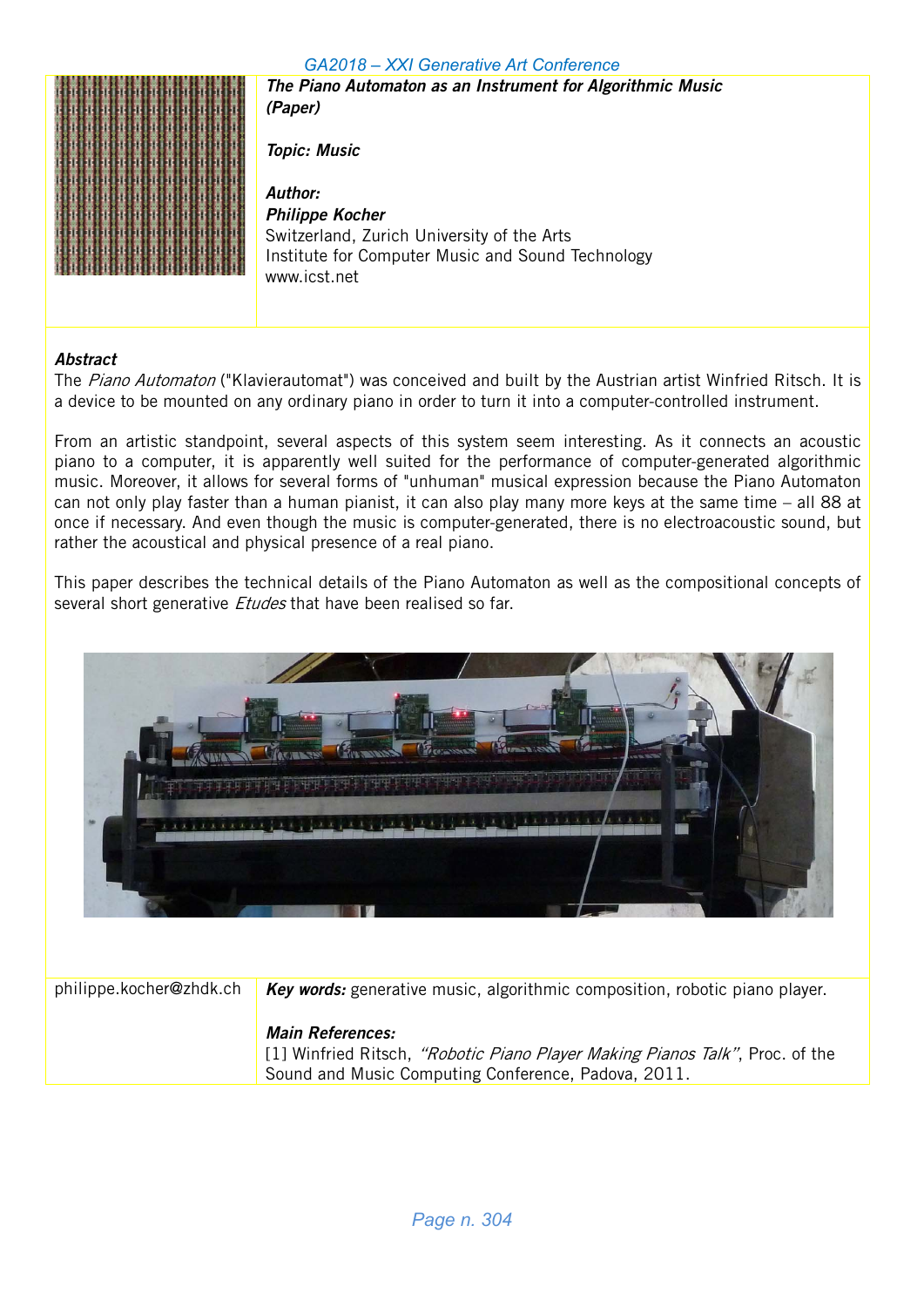### *GA2018 – XXI Generative Art Conference* The Piano Automaton as an Instrument for Algorithmic Music

Philippe Kocher

Institute for Computer Music and Sound Technology Zurich University of the Arts Zurich, Switzerland e-mail: philippe.kocher@zhdk.ch

### Premise

The piano automaton was conceived and built by the Austrian artist Winfried Ritsch. It is a device to turn an ordinary piano into a computer-controlled instrument. From an artistic standpoint, several aspects of this system seem attractive. As it connects an acoustic piano to a computer, it is apparently well suited for computer-generated music. Moreover, it allows for several forms of 'unhuman' musical expression because it can not only play faster than a human pianist, it can also play many more keys at the same time – all 88 at once if necessary. And even though the music is computer-generated, there is no electroacoustic sound but rather the acoustical and physical presence of a real piano.

# 1. Introduction

The piano automaton is a device that can be mounted on any ordinary piano in order to turn it into a computer-controlled instrument (see figure 1). This paper describes the piano automaton as well as a few short musical works that were specifically created for it during the summer of 2018. The description begins with an overview of the automaton's background, followed by a report on the author's familiarisation with the characteristics of the automaton. The process of familiarisation turned out to be a method that built a bridge from a more technical to a more musical way of thinking. Eventually, this process led to an artistic result.

A piano automaton is a machine; therefore, it can play music that is beyond the possibilities of a human pianist. Furthermore, it is a computer-controlled device. For that reason, one can argue that the piano automaton is particularly well suited for the performance of computer-generated algorithmic music.



*Page n. 305*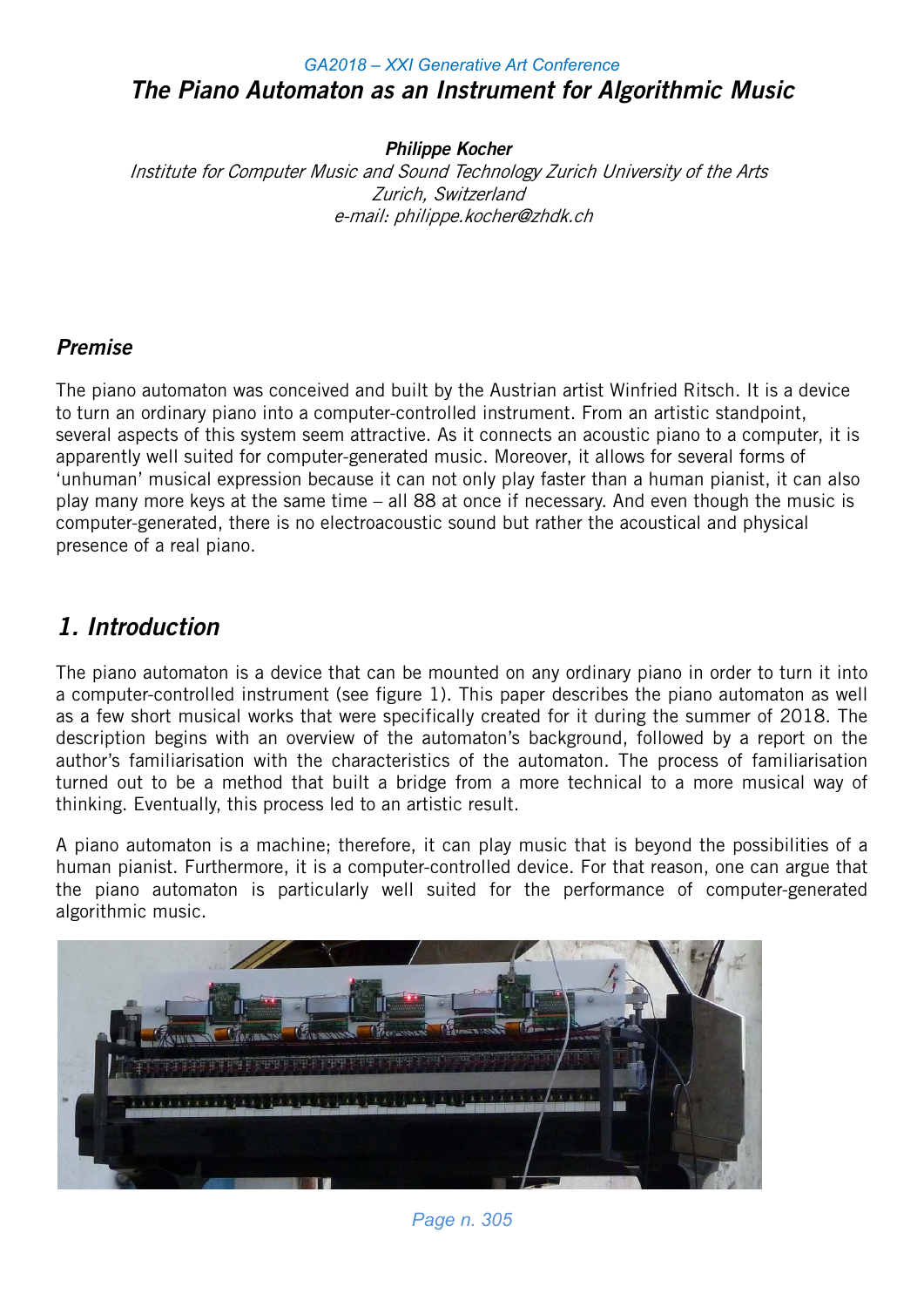# 2. Background

#### 2.1 History of the piano automaton

The piano automaton was conceived and built by the Austrian artist and researcher Winfried Ritsch in his Atelier Algorythmics [1, 2]. Ritsch attempted to realise a specific kind of music that required an instrument with specific features that only a computer-controlled piano could provide. For instance, it was necessary that the piano could play at a very high speed. This required not only sufficiently fast mechanics but also electronic components suitable to facilitate a high data transfer rate. Furthermore, the piano should be able to play and hold down a large number of keys at the same time. Ritsch's research revealed that existing midi pianos (e.g. the Yamaha Disklavier or the Bösendorfer SE) could not completely satisfy these requirements. As it turned out, the main problem was that all these pianos could only play a restricted number of keys at once. This restriction was not surprising considered the fact that these pianos were designed to play classical piano literature. They were not meant to play more notes at a time than a human pianist could strike with his or her ten fingers.

Another criterion that guided the development of the piano automaton was the flexibility of handling. To achieve the desired flexibility, it seemed reasonable not to use a player piano with a built-in playback technology but rather to construct a 'robot piano player', that is, a self-contained device to be put in front of the piano keyboard. This decision was informed by the fact that ordinary pianos are common instruments that are likely to be found in many places, e.g. in music universities or concert halls. Moreover, it is much simpler to transport only a player device than an entire piano. Therefore, Ritsch designed the piano automaton as a player device and attempted to make it easily transportable and readily mountable on any grand or upright piano. After having constructed two prototypes, Ritsch arrived at the final version that he named Rhea. Eventually, he built twelve devices of this version one of which has been sold to the Institute of Computer Music and Sound Technology in Zurich in 2018.

Ritsch's piano automaton is closely related to the music of the Austrian composer Peter Ablinger. The realisation of Ablinger's music was, in fact, the main driving force behind the development of the piano automaton. Ablinger explored a musical concept that he named 'phonorealism' (a neologism built in analogy to the word photorealism). With photorealism, the visual arts possess a concept of appropriation of reality. Ablinger tried to achieve an equal phenomenon in music. His work cycle 'Quadraturen' consists of several sound installations and concert pieces that apply techniques similar to those used in the graphic arts to render photographs into prints. To this end, Ablinger makes a frequency analysis of an audio recording and subsequently reduces and quantises the data to make it playable on an acoustic instrument.

One can regard this quantisation of data as a sonic analogue of pixels [3, 4]. Although the frequency analysis data is reduced, it still requires a huge number of notes to approximate the original audio recording. Thus, the computer-controlled piano with its ability to play many notes at a very fast speed is the most suitable instrument for this kind of music.

### 2.2 Technical details

The piano automaton consists of 88 solenoids to hit the keys of the piano keyboard. These solenoids are attached to a robust metal frame, and their tips are cushioned with felt to avoid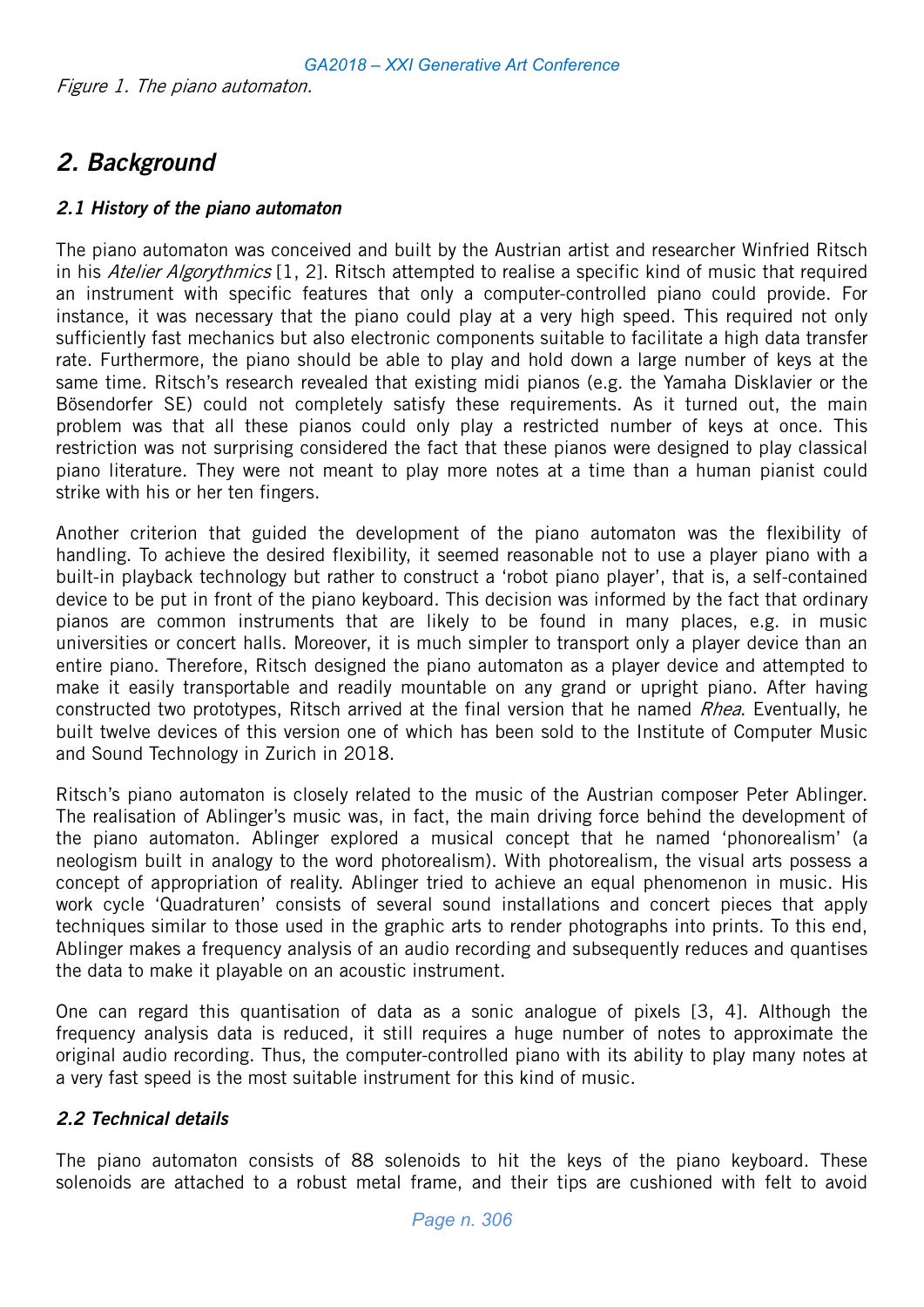unwanted hitting noises. Three microcontroller boards actuate the solenoids. The metal frame is mounted on a piano with two clamps on both sides. The details of the piano automaton are depicted in figure 2.



Figure 2. The solenoids, one of three microcontroller boards, one of the clamps to fix the automaton to a piano.

A control software communicates with the piano automaton. This software can receive note-on and note-of commands via the Open Sound Control (OSC) communication protocol. This allows for any OSC-compliant program to run a generative algorithm (see figure 3). Furthermore, the control software can also read and play MIDI-files.

Another important task of the control software is data mapping. For each note, the corresponding solenoid has to be addressed, and the note's velocity has to be scaled to generate the appropriate loudness. As the numbering of the solenoids does not conform to the MIDI key numbers and the transformation of velocity values into a perceived loudness is quite uneven among the solenoids, one must carefully calibrate the automaton before using it. Once this calibration has been executed, its values can be stored in a text file.

Ritsch implemented the original version of the control software in the pure data programming environment. The author has developed a new version in C++ with the JUCE library [5].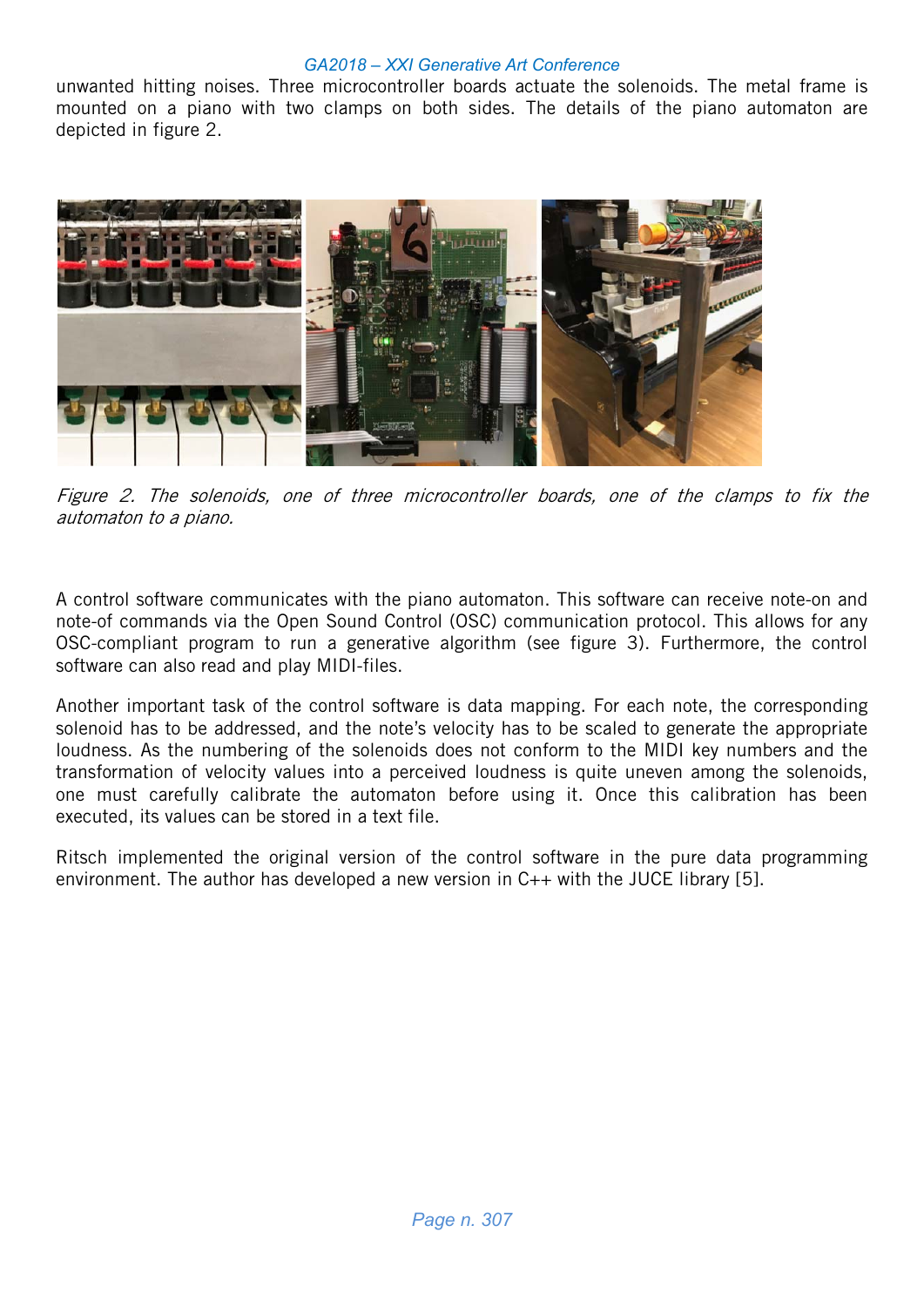

Figure 3. The data flow used for real-time generated algorithmic music (left); an example how to send notes from Max (right).

## 3. Approaching the Instrument

Once the piano automaton had been delivered to Zurich, the author spent several weeks familiarising himself with the characteristics of this device. Apart from learning how to fix the automaton on top of a piano, it was most important to find out efficient strategies to calibrate it. The calibration procedure turned out to be quite intricate as there are several, interdependent parameters that influence how loud a note is perceived. These parameters include not only the velocity of the solenoid but also the duration of the note, the height at which the key is to be held down by the solenoid and several mechanical conditions such as the position of the automaton relative to the piano keyboard. Due to the interdependence of these parameters, it was only possible to arrive at an even loudness over the whole range of the piano by finding reasonable compromises. The calibration procedure was considerably facilitated by equipping the control software with a helper function that repeatedly plays keys at various velocities.

To further explore the automaton, several tests were carried out to find out about the maximum speed at which a key could be repeated, about the maximum loudness that could be achieved and so forth. This process of approaching the automaton turned out to be very important to eradicate some incorrect assumptions about the precision and the uniformness of the automaton's playback.

As the process advanced, the focus gradually shifted from technology to music. Originally, the only purpose of the test series was to explore the physical limits of the automaton. After a while, these tests became gradually more playful and more informed by musical criteria. It seemed to be important not only to fathom out the technical possibilities of the automaton but also to find the artistic potential within these possibilities. Finally, it was a small and logical step to proceed from these test series to artistic studies.

The author eventually realised six short pieces entitled *Etüden für Klavierautomat* ("etudes for piano automaton"). These pieces do not deny that they stem from test series. They are all quite short (1.5–2 minutes) and concentrate on one single idea which can be either a technical aspect, a (psycho-)acoustic phenomenon or a musical concept. The following sections describe these etudes in detail.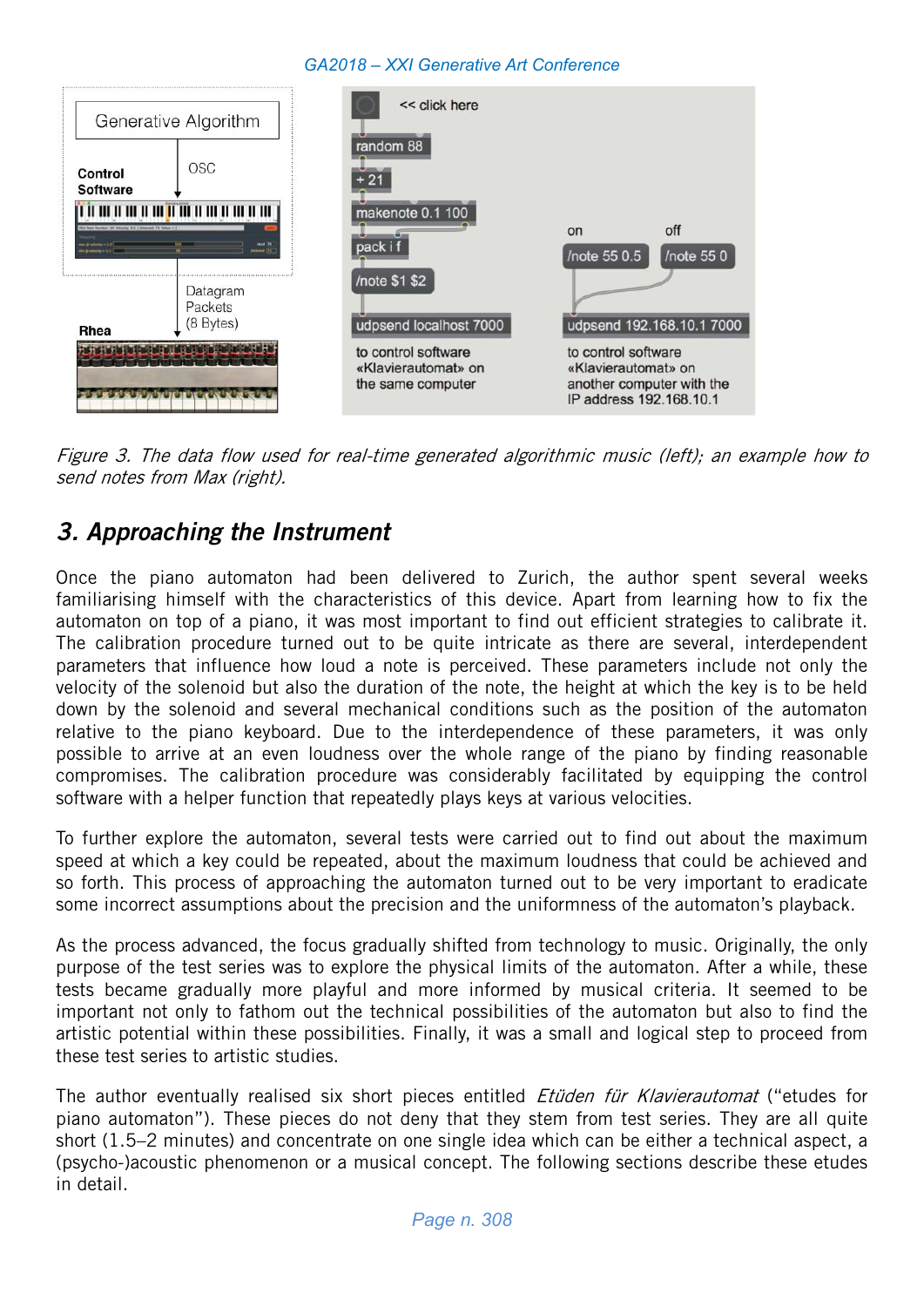## 4. Works

#### 4.1 Etüde #1 ("Moiré")

This etude is about the temporal precision that can be achieved with a computer-controlled piano. The music consists of 14 different superimposed tempos. The pitches E and  $F$  in all octaves are repeated at different speeds (see figure 4). The inter-onset intervals of these repetitions are 198 ms, 199 ms, 200 ms and so on up to 211 ms. The result is a slowly changing musical texture in which several moiré patterns appear.

As this music is harmonically very reduced, it directs the listeners' attention to the temporal phenomena. In its superimposition of several only slightly diverging tempos, this etude relates to the concept of 'phasing' in minimal music.



Figure 4. The inter-onset intervals at which the pitches are repeated in Etüde #1.

#### 4.2 Etüde #2 ("Scales")

This etude explores the effect of harmonic colour in monophonic music. It consists of scales played downwards across the whole keyboard. The speed at which these scales are performed slowly oscillates between 20 and 200 notes per second. Even though there is always only one note simultaneously played, the music creates a notion of harmony. This is particularly due to the fact that these notes are played in a fast tempo.

The choice of pitches in this etude is constructed as follows. The 88 keys of the piano are subdivided into four groups of 22 keys. A pattern of ten intervals is randomly generated and applied to each of these groups (see figure 5). The notes thus obtained are played in a swift movement from the top note downwards. Upon reaching the lowest note, a new interval pattern is generated, and the next descending movement starts. Another process, which spans over the whole piece, is a slow but continuous decrement of the size of these patterns. As a result, the descending movements become more and more sparse and perforated. The change of pattern induces a variation of the harmonic colouration of the music.



Figure 5. The same pattern is applied four times to construct the harmonic structure of Etüde #2.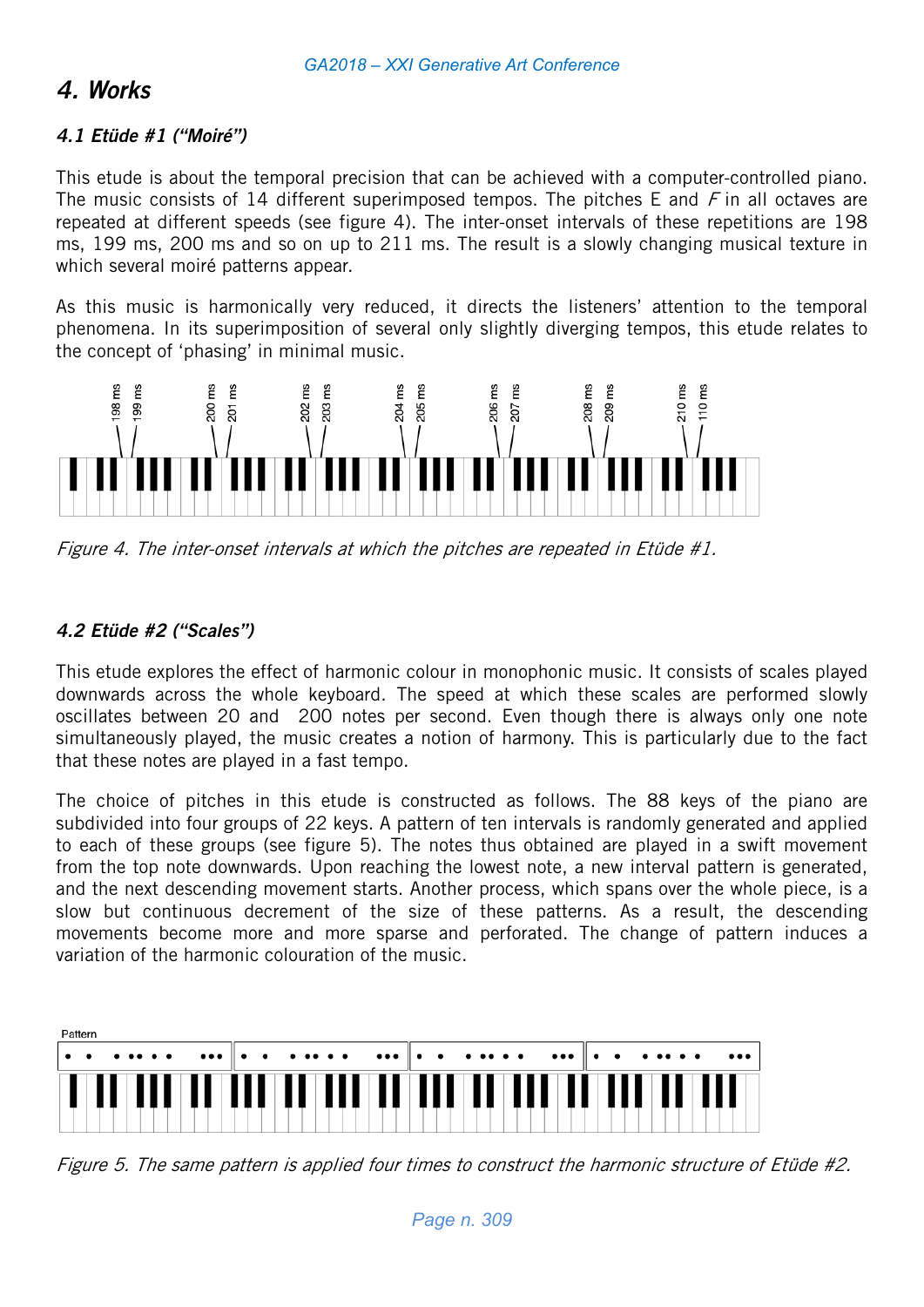The way in which these patterns lead to a harmonic colouration somehow relates to tonal music. In our tonal system, all pitches can be subdivided into groups of twelve chromatic steps because the perceived quality of pitch repeats every octave (a concept known as 'pitch class'). Every scale or mode, apart from the chromatic scale, can be understood as a pattern applied to these groups. A diatonic scale, for instance, is a specific choice of seven pitches out of twelve. Depending on the structure of this pattern, we can determine the mode of that diatonic scale (major, minor, etc.) and consequently hear a specific harmonic quality.

#### 4.3 Etüde #3 ("Shadow Harmony")

The basic idea of this etude is auditory masking, i.e. the effect of a louder acoustic signal covering a quieter one. Throughout the piece, there are always two chords played at the same time; one is very short and loud, the other one quiet. An interesting sound effect results from the loud chord masking the attack of the quiet one. The timbre of the piano is characterised by its attack and its percussive quality. As the quieter of these chords seemingly lack an attack, it gets an unreal, shadowy quality as if these notes would appear from nothing.

All the chords are randomly generated. Their harmonic quality, however, changes back and forth between two types. These changes always take place after approximately 15 chords have been played. The masked chord is atonal for the first type of harmonic quality and tonal (i.e. a minor triad) for the second type. The masking chord, however, is always atonal.

#### 4.4 Etüde #4 ("Glissandi")

This etude is about the rapidity of the piano automaton. At a speed of 200 notes a second, chromatic scales are played up and down. The keys are hit so quickly that some of them almost do not speak, which lends the music a volatile and hasty character. The generative process for this etude operates on two temporal levels. On the first level, it produces a chromatic scale that runs up and down between a lower and an upper boundary. Whenever the scale hits a boundary, the movement is mirrored, and the chromatic scale runs in the opposite direction until it reaches the other boundary, and so on. On the second level, the generative process sets the two boundaries to new random pitches about twice a second (see figure 6). The ever-changing boundaries lead to a constant metamorphosis of the glissando gestures.



Figure 6. Rapid chromatic scales are played up and down between two moving boundaries in Etüde #4.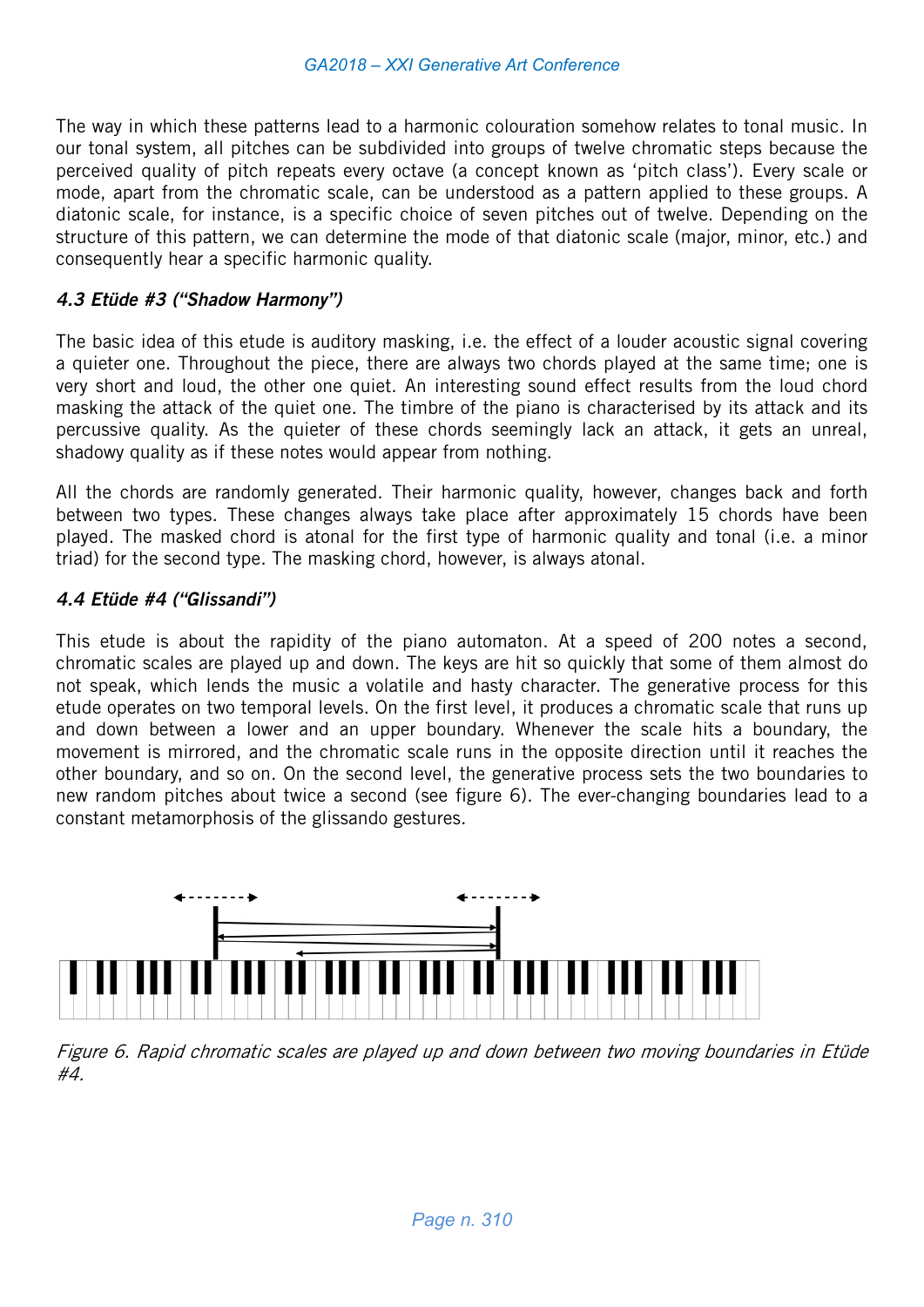#### 4.5 Etüde #5 ("Stairs")

Shepard tones inspired the fifth etude. This auditory illusion, named after the cognitive scientist Roger Shepard, creates the effect of a tone that endlessly ascends or descends in pitch. If a Shepard tone, for instance, ascends one octave, which is unambiguously perceivable as an upward movement, it paradoxically arrives at the same pitch as where it started. Usually, Shepard tones are electro-acoustically created; here, this illusion has been as close as possible approximated on the acoustic piano. Every pitch is doubled in all octaves over the whole range of the piano. The loudness is at its maximum for the note in the middle octave and decreases towards both sides (see figure 7).



Figure 7. The distribution of velocities among the parallel octaves

At the beginning of this etude, an ascending chromatic scale is played. After a while, this regular movement becomes increasingly distorted. More precisely, all melodic intervals are initially ascending minor seconds. Over the course of the piece, the probability for larger intervals rises, that is, the occurrence of ascending major seconds, minor thirds, major thirds and so on becomes gradually more likely. The increased probability for larger intervals leads to the emergence of manifold melodic patterns.

#### 4.6 Etüde #6 ("Repetitions")

This etude is about sound masses. A generative algorithm randomly chooses pitches. For each chosen pitch, it starts a process that repeats this pitch 120 times at a randomly chosen, but steady rate. During this repetition, the velocity of the keystrokes gradually raises from very soft up to maximum force. Of course, the duration of this process varies due to the diversity of the randomly chosen rates.

Several of these processes run concurrently. Over the course of the piece, the time to wait until a new pitch is chosen and a new process is started gradually becomes shorter. As a result, the sound becomes increasingly more massive, and the large number of simultaneous pitches generates different sound colours, which is an effect vaguely resembling additive synthesis. Moreover, several rhythmic textures emerge due to the different superimposed tempos.

## 5. Conclusion

The piano automaton possesses several characteristics that make it a most suitable instrument for generative music as exemplified by the six etudes described in this paper. First of all, it is a computer-controlled device; hence, playing computer-generated algorithmic music is an obvious thing to do. In addition, the piano automaton allows for 'machine music', that is, it facilitates a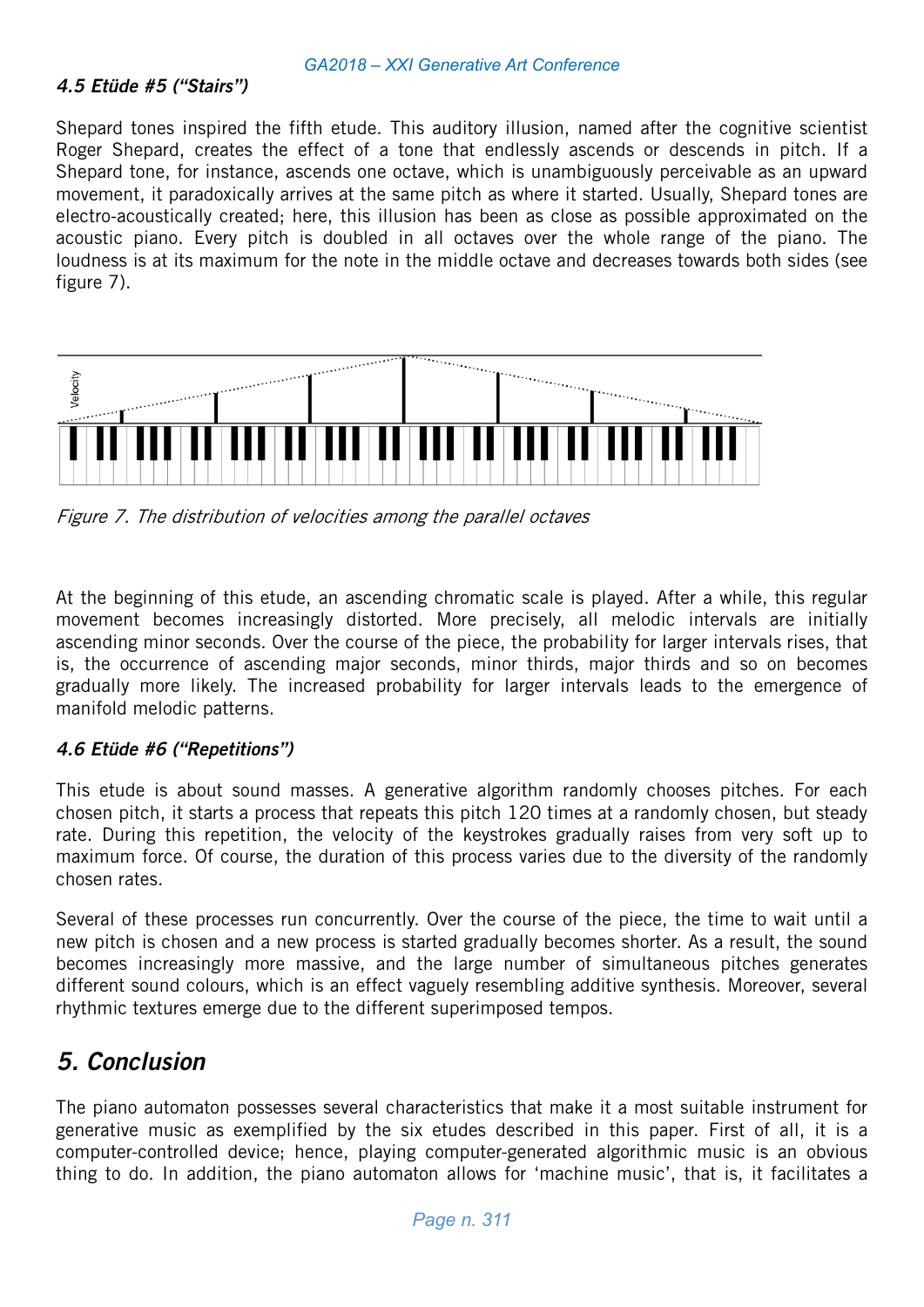kind of musical expression that no human pianist could possibly master. The machine music properties can be assigned to the six etudes as follows:

- **speed: especially Etüde #4, but also Etüde #1 and Etüde #2.**
- **Induction 19 Sepannish** loudness, massiveness: Etüde #6
- **Perich** precision of time: Etüde  $#1$  and Etüde  $#3$
- precision of loudness: Etüde #3 and Etüde #5

Two of these properties, speed and massiveness, are always connected with a large number of notes. Generative algorithms are a convenient means to control them. For instance, the composer specifies a meta-process and leaves the details to the algorithm, e.g. a random generator.

Composers might be attracted by the piano automaton because it enables to realise computer music on an acoustic instrument. As every mechanical instrument, the piano automaton possesses certain physical limitations and irregularities. The choice of instruments always confronts the composer with certain restrictions and idiosyncrasies. Very often, working around and against such limitations can stimulate the creative process as these restrictions pose problems that the composer has to solve. In this respect, they become a driving force for the creative process.

This applies in a similar vein to the process of getting acquainted with the piano automaton. The exploration of the automaton's characteristics provided the basis for subsequent artistic work as it gave the impetus for further musical and compositional thinking.

Last but not least, a 'non-musical' quality of the piano automaton must be mentioned as well: The appearance and the physical presence of the piano automaton holds a strong artistical attraction. The visibility of the circuit boards and all the other mechanical and electrical components lends the device a very technical look which stands in stark contrasts with the traditional aura of the piano.

## 6. Outlook

To further explore the piano automaton, the author, as well as other composers, will try to realise longer pieces. In contrast to the short etudes described in this paper, those works will not only be much richer in details but also built on a real musical narrative as opposed to just one single idea. It seems also worthwhile to explore other scenarios such as a combination of the piano automaton with acoustic instruments played by human beings in a chamber-music setting or to control the piano automaton in real-time with different kinds of sensors in an interactive improvisation setting.

Several technical developments are planned as well. The firmware of the microcontrollers needs reprogramming to allow for even more subtle dynamics, and especially the possibility to silently depress and hold keys. Furthermore, some parts of the hardware need improvement as well. The springs that pull back the solenoids are quite prone to breaking, hence, they have to be remade in a different material or shape. Finally, it is planned to build a 'pedal automaton', a companion device to operate the pedals of the piano. Having such a device would be most desirable for many composers.

# 7. References

[1] http://algo.mur.at (accessed: November 2018).